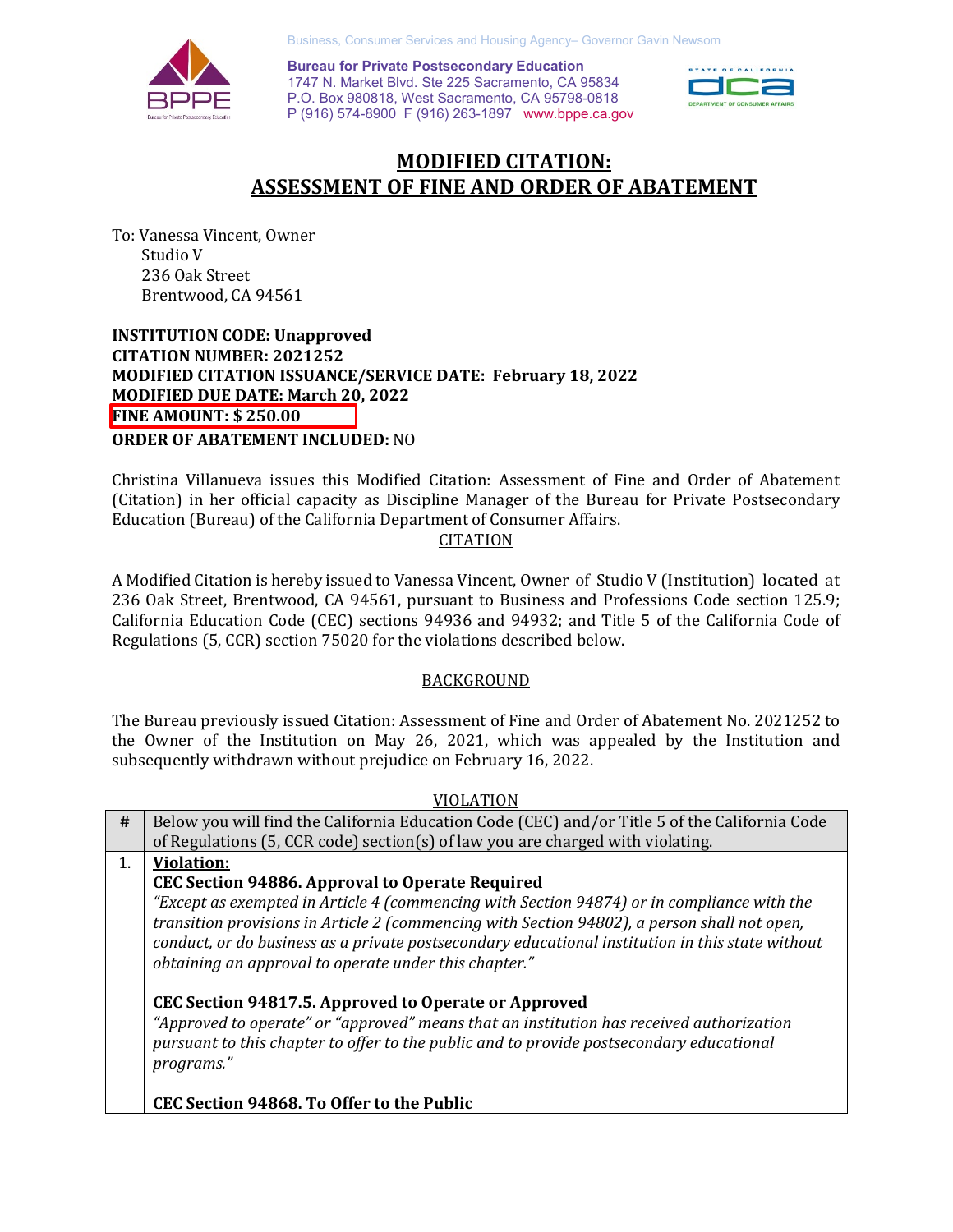*"To offer to the public" means to advertise, publicize, solicit, or recruit."* 

# **CEC Section 94869. To Operate**

 *"To operate" means to establish, keep, or maintain any facility or location in this state where, or from which, or through which, postsecondary educational programs are provided."* 

 On March 3, 2021, the Bureau received a complaint that the Institution was operating without Bureau approval.

Bureau approval.<br>On March 23, 2021, Bureau staff reviewed documentation submitted with the complaint, including the following information listed on the Institution's website and found the following courses being offered:

- 3-day Microblading Course for \$3,500
- • Continuing Education Course for Certified Artists for \$1,500, or \$500 for current students

 Bureau staff then reviewed the Institution's web page and found the following information pertaining to what is included with the 3-day Microblading course for \$3,500:

- 6 months of continuous online support
- Apprenticeship opportunities for select students
- An extensive starter kit (\$500 value)
- Lunch each day
- Access to members only Facebook Support Group
- Unique interaction and demonstration with a live model

 In addition, Bureau staff found an advertisement for a Machine Shading Course for \$2,500 that requires previous enrollment in a fundamentals course. This course includes the following:

- Work is done on a live model
- A machine, needles, pigments, and an instruction book on techniques is provided
- There is a \$500 deposit require to reserve a space in this class

 Between the dates of March 9, 2019 and March 4, 2021, the Bureau found that the Institution's social media pages (Facebook and Instagram) advertised the following:

Microblading Fundamentals Course scheduled for:

- April 26, 2019 through April 28, 2019
- July 26, 2019 through July 28, 2019
- February 5, 2021 through February 7, 2021
- April 9, 2021 through April 11, 2021

 Furthermore, Bureau staff found a post dated September 18, 2020, that included a flyer advertising a microblading fundamentals course for \$2,500, as well as posts dated January 1, 2021, January 19, 2021, and March 4, 2021, that included a photo of the Institution's Owner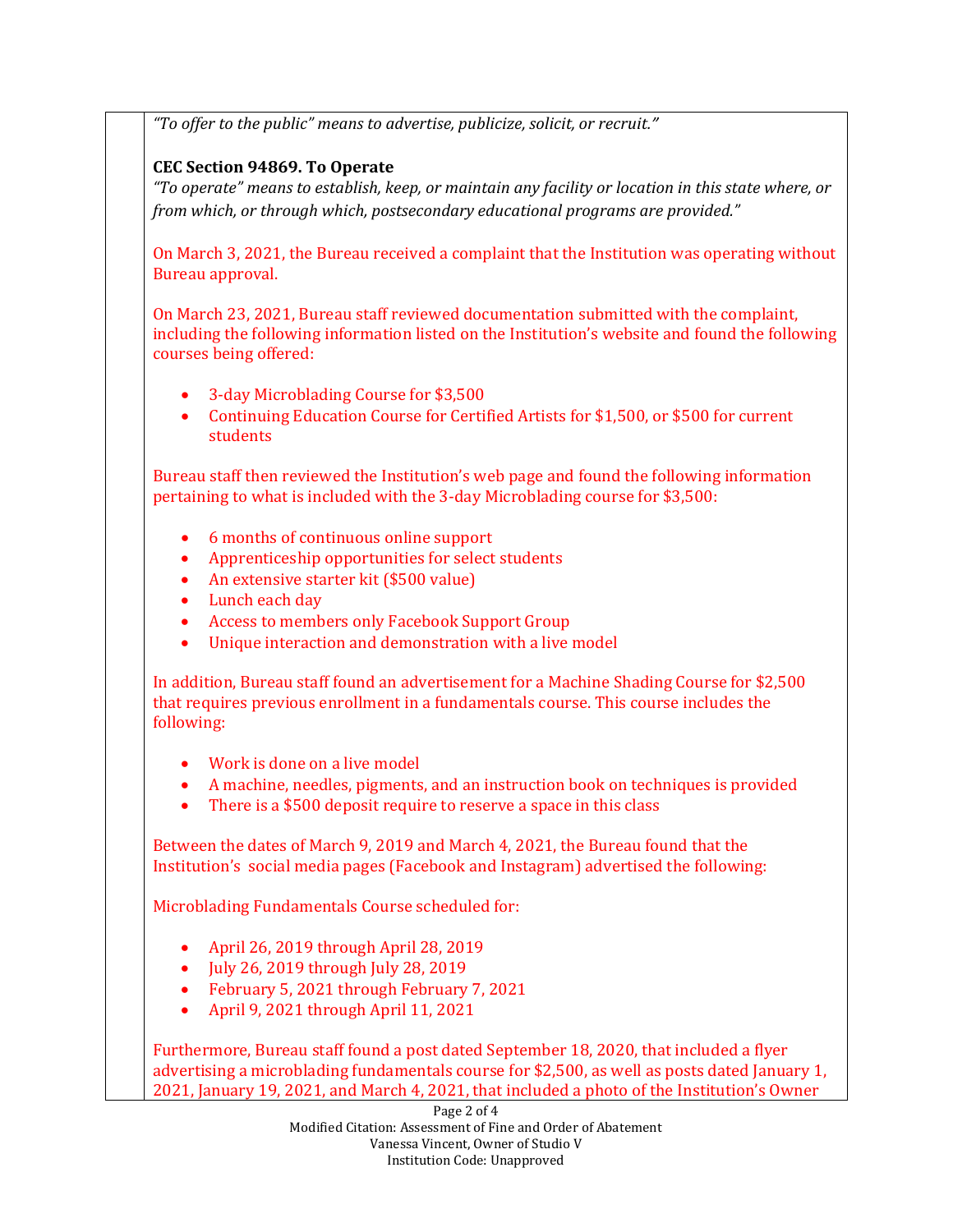with students holding Certificates of Completion for the Microblading Fundamentals Course.

 Moreover, a post, dated March 6, 2021, includes a photo of the Institution's owner providing a demonstration to students. The post includes information stating that class sizes are for 4 students maximum, a kit and a model are provided, and no certificates or licenses are needed to start their career.

 On April 6, 2021, Bureau staff sent email correspondence to the Institution requesting confirmation of whether the Microblading Fundamentals Course is for beginners, if the price is always \$3,500, and if there are any discounts for a student who may have their own kit. The Institution's Owner replied with the following information:

- The next class will take place in July and dates will be announced soon.
- • The first week after dates are announced there is a promotion when signing up for classes.
- • The class is meant for beginners and the kit provided has everything needed to take the class.
- There is no discount for students bringing their own kit.

 As of May 6, 2021, the Institution is continuing to offer courses over \$2,500 and is therefore operating without Bureau approval or a valid exemption.

# **Order of Abatement:**

 The Bureau orders that the Institution cease to operate as a private postsecondary educational institution, unless the Institution qualifies for an exemption under CEC section 94874. The Institution must discontinue recruiting or enrolling students and cease all instructional services and advertising in any form or type of media, including [http://www.microbladingbystudiov.com,](http://www.microbladingbystudiov.com) and any other websites not identified here that are associated with the Institution, until such time as an approval to operate is obtained from the Bureau. The Institution must disconnect all telephone service numbers including, but not limited to, (925) 435-9912, that are associated with the Institution until such time as an approval to operate is obtained from the Bureau. To comply with the Order of Abatement the Institution must submit a school closure plan to the Bureau pursuant to California Education Code section 94926. The Institution must provide a roster of each student currently enrolled at the Institution. The roster must include the names of the students, their contact information (including phone number, email address, and physical address), the programs in which they are enrolled, the amount paid for the programs.

 The Order of Abatement has been satisfied. Reason for modification: New substantive facts were presented through the appeal process.

# **Assessment of Fine**

The fine for this violation is <u>\$5,000.00</u>

The administrative fine for this violation has been modified from \$[5,000.00](https://5,000.00) to <u>\$250.00</u>.